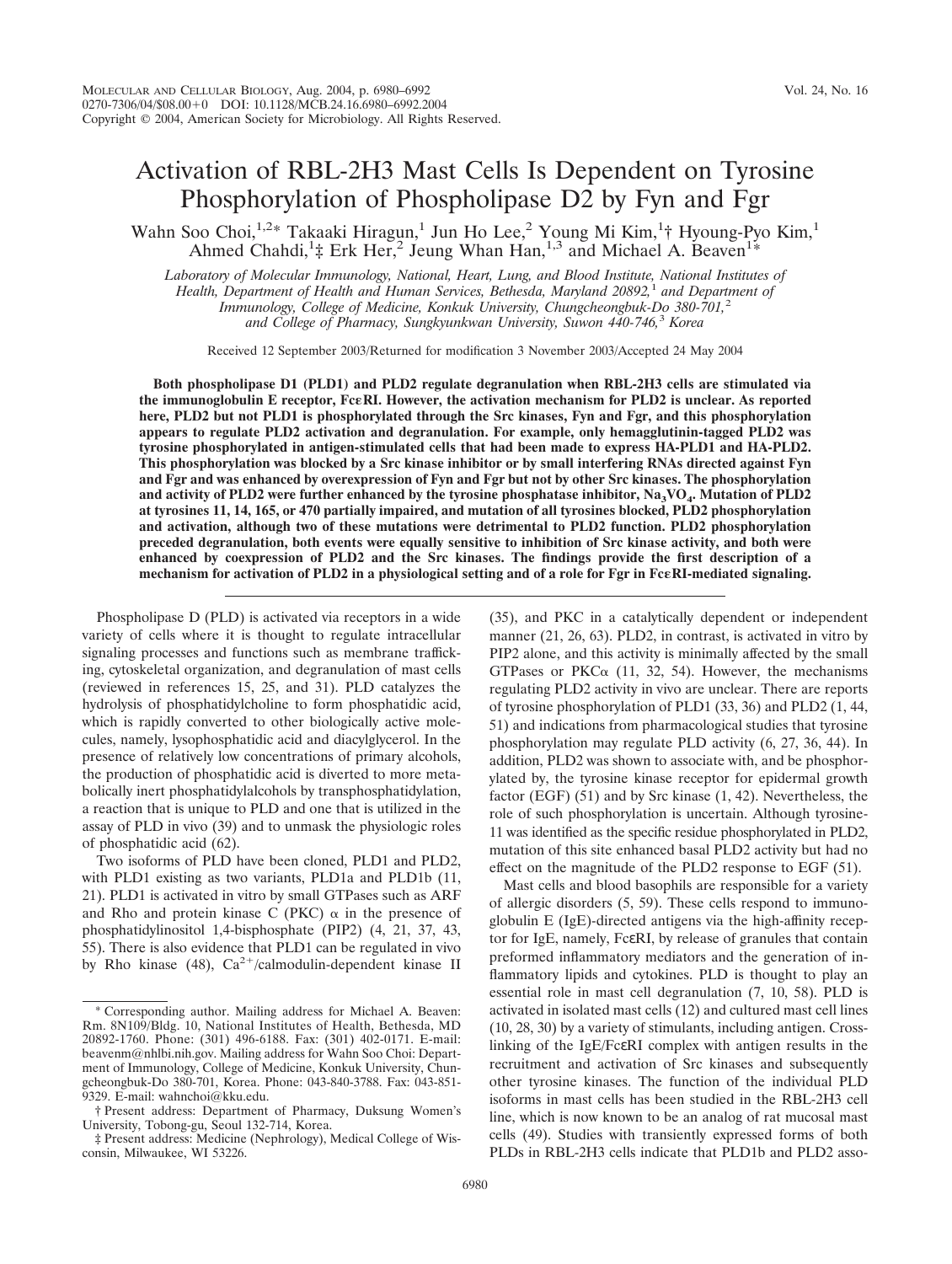ciate with granule membranes and the plasma membrane, respectively (7, 9), and that both isoforms are activated upon antigen stimulation (8, 40). The mechanisms of activation of these PLDs by antigen are unknown. However, the location of PLD2 at the plasma membrane makes this isoform particularly accessible to FcεRI-associated tyrosine kinases.

As reported here, activation of PLD and degranulation in antigen-stimulated RBL-2H3 cells is inhibited by low concentrations of the Src kinase inhibitor PP2. We investigated whether Src kinases regulate PLD directly by tyrosine phosphorylation and, if so, whether this phosphorylation is essential for degranulation. We show by coexpression studies, site-directed mutagenesis, and the use of small interfering RNAs (siRNAs) directed against Src kinases that Fyn and Fgr phosphorylate PLD2 but not PLD1b in vitro and in vivo and that this phosphorylation is required for the activation of PLD2 in vivo. Furthermore, suppression of this phosphorylation or the activation of PLD2 itself by various strategies also results in suppression of degranulation in stimulated RBL-2H3 cells.

### **MATERIALS AND METHODS**

**Materials.** Materials were purchased from the following sources. Piceatannol, wortmannin, and Ro31-7549 were obtained from Alexis (San Diego, Calif.), and PP2 was from Calbiochem (La Jolla, Calif.). Antibodies to phosphotyrosine (PY) (4G10) and Src were from Upstate Biotechnology (Lake Placid, N.Y.). Antibodies to Lyn, Fyn, Fgr, and hemagglutinin (HA) tag were from Santa Cruz Biotechnology, Inc. (Santa Cruz, Calif.). [<sup>3</sup>H]myristic acid was from DuPont-NEN (Boston, Mass.), and  $[\gamma^{-32}P]ATP$  was from ICN Biomedicals, Inc. (Irvine, Calif.). Cell culture reagents were from Gibco/Invitrogen (Carlsbad, Calif.). Tris-glycine polyacrylamide gels were from Novex (San Diego, Calif.), trinitrophenyl (DNP) specific monoclonal IgE and DNP-bovine serum albumin (BSA) were from Sigma (St. Louis, Mo.), and phosphatidylethanol (PEtOH) standard for the PLD assay was from Avanti-Polar Lipid (Alabaster, Ala.).

**Extraction of RNA and reverse transcription-PCR (RT-PCR).** Total RNA was isolated from RBL-2H3 cells by using TRIzol reagent (Invitrogen) and was reverse transcribed with the Superscript first-strand synthesis system (Invitrogen) according to the manufacturer's protocol. PCR was performed at 94°C for 45 s at 55°C for 45 s and at 72°C for 60 s for 30 cycles. The following primer pairs were used: rat PLD1 forward (5'-GTGGGCAGTGTCAAGCGGGTCACC-3') and reverse (5'-GCCAAAACCTAGTCTCCCCATGGA-3'), rat PLD2 forward (5'-ATGACTGTAACCCAGACGGCACTC-3) and reverse (5-CAGCTCCTGAA AGTGTCGGAATTT-3), and rat GAPDH forward (5-GTGGAGTCTACTG GCGTCTTC-3) and reverse (5-CCAAGGCTGTGGGCAAGGTCA-3).

**Cloning of Lyn, Fyn, Fgr, Src, and Yes from RBL-2H3 cells and mutation of HA-PLD2.** The Src kinases were cloned into pCMV Vector (Stratagene, La Jolla, Calif.) by PCR amplification with the following primers: 5'-TCCCCGCGGCA CCGCGAGCGAGAAATATG-3' and 5'-CCGCTCGAGTGGCTGCTGCTGA TACTGC-3' for LynB, 5'-GGAATTCGAGCTTGGATAATGGGCTGTG-3' and 5'-GCGTCGACTCACAGGTTTTCACCGGGCTG-3' for Fyn, 5'-GGAA TTCGGAATGGGCTGTGTGTTCTGC-3' and 5'-CCGCTCGAGGTCAGGC TATGTCTGGTCTCC-3' for Fgr, 5'-GGAATTCATGGGCAGCAACAAGAG CAAG-3' and 5'-CCGCTCGAGCACACAGTTCCTATAGGTTCT-3' for c-Src, and 5'-TTCCCGCGGATGGGCTGCATTAAAAGTAAAG-3' and 5'-GCGTC GACTTATAAATTTTCTCCTGGTTGG-3' for Yes. Sequence and expression was confirmed by sequencing and Western blot analysis. Plasmids for human HA-PLD1b and murine HA-PLD2 (13) were kindly supplied by Michael A. Frohman (Institute for Cell and Developmental Biology, State University of New York, Stony Brook). Mutations of HA-PLD2 were performed by using a Quik-Change site-directed mutagenesis kit (Stratagene) with the following primers: PLD2 Y11F, 5'-GAAGAACCTCTTTCCCTTTGGGGACTATCTGAAC-3'; PLD2 Y14F, 5'-CTGGCTGGAGTTCAGAAAGTCCCCATAGGGAAAG-3; PLD2 Y165F, 5-GCCAGCAAACAGAAATTCTTGGAAAATTACCTC-3; and PLD2 Y470F, 5-CAGGTCAGTCAGTCGGAATTGCACGTCATCCC  $AG-3'$ .

**Transient transfection of cells with HA-PLDs, PLD2(K758R) mutant, and Src kinases.** RBL-2H3 cells were grown as monolayers in minimal essential medium with Earle's salts, supplemented with glutamine, antibiotics, and 15% fetal bovine serum (3). Cells were transiently transfected with each DNA preparation (25  $\mu$ g/2  $\times$  10<sup>7</sup> cells unless stated otherwise) by electroporation (Bio-Rad Gene-Pulser; 960  $\mu$ F, 250 V). Successful transfection was confirmed by Western blotting and by assay of PLD activity. Cells were used within 48 h of transfection.

**Synthesis and transfection of siRNA against Fyn and Fgr.** Short hairpin siRNA constructs were designed around 21 nucleotide sequences that matched rat *fyn* (open reading frame nucleotides 984 to 1004) and *fgr* (open reading frame nucleotides 871 to 891). Sense and antisense RNA oligonucleotides that contained the loop sequence, CCACC, were synthesized by Lofstrand (Rockville, Md.) and cloned into the psiRNA-hH1zeo vector (Invivogen, San Diego, Calif.). The siRNA constructs (25  $\mu$ g of DNA) were transfected into 2  $\times$  10<sup>7</sup> cells, and cells were incubated in 500  $\mu$ g of zeocin/ml for selection. Two weeks later cells were harvested for the studies described.

**Cell stimulation, immunoprecipitation of HA-PLDs, and immunoblotting.** Transfected cells ( $\sim$ 1.0  $\times$  10<sup>6</sup> cells/10-cm petri dishes) were washed with fresh growth medium 4 h after transfection and incubated with 50 ng of IgE/ml for 3 h. The cells were washed, and medium was replaced with a PIPES [piperazine-*N*,*N*-bis(2-ethanesulfonic acid)]-buffered medium (25 mM PIPES [pH 7.2], 159 mM NaCl, 5 mM KCl, 0.4 mM MgCl<sub>2</sub>, 1 mM CaCl<sub>2</sub>, 5.6 mM glucose, and 0.1% fatty acid-free fraction V from bovine serum). Cells were stimulated with 25 ng of DNP-BSA/ml for 3 min or as indicated, chilled with ice to terminate stimulation, and then washed twice with ice-cold phosphate-buffered saline (PBS). Cells were lysed in 0.5 ml with ice-cold lysis buffer (20 mM HEPES [pH 7.5], 150 mM NaCl, 1% Nonidet P-40, 10% glycerol, 60 mM octyl-ß-glucoside, 10 mM NaF, 1 mM Na<sub>3</sub>VO<sub>4</sub>, 1 mM phenylmethylsulfonyl fluoride, 2.5 mM nitrophenylphosphate,  $0.7 \mu g$  of pepstatin/ml, and a protease inhibitor cocktail tablet). Lysates were kept on ice for 30 min and then centrifuged  $15,000 \times g$  for 15 min at  $4^{\circ}$ C. The supernatant fraction was "precleared" by addition of 50  $\mu$ l of protein G-agarose. After gentle rocking for 1 h, the mixture was centrifuged. Samples of the supernatant fraction of equal protein content were used for immunoprecipitation. HA-PLDs were immunoprecipitated by overnight incubation (at 4°C with gentle rocking) with agarose-conjugated anti-HA antibody. The agarose was washed five times with a washing buffer (20 mM HEPES [pH 7.5], 150 mM NaCl, 0.1% Nonidet P-40, 10% glycerol, 10 mM NaF, 1 mM Na<sub>3</sub>VO<sub>4</sub>, 1 mM phenylmethylsulfonyl fluoride,  $2.5 \text{ mM}$  nitrophenylphosphate,  $0.7 \mu$ g of pepstatin/ml, and a protease inhibitor cocktail tablet) and dissolved in  $2\times$  Laemmli buffer (29). Proteins were separated by sodium dodecyl sulfate-polyacrylamide gel electrophoresis (SDS-PAGE) and transferred to nitrocellulose membranes (BA85; Schleicher & Schuell). The immunoreactive proteins were detected by use of horseradish peroxidase-coupled secondary antibodies and enhanced chemiluminescence according to the manufacturer's instructions (Amersham Pharmacia Biotech).

**Assay of immunoprecipitated HA-PLD mutants in vitro.** Immunoprecipitated wild-type and mutated PLDs were assayed by measurement of the release of [<sup>3</sup>H]choline from the PLD substrate, (choline-[<sup>3</sup>H]methyl)dipalmitoylphosphatidylcholine. For this assay,  $80 \mu l$  of each immunoprecipitated sample was added to 25  $\mu$ l of a vesicle preparation that consisted of a mixture of phospholipids and 140,000 dpm of labeled substrate diluted with buffer to make a final volume of 125  $\mu$ l exactly as described by Massenburg et al. (34). The mixture was incubated at 37°C for 1 h. The reaction was terminated by the addition of 1 ml of a mixture of chloroform-methanol-concentrated HCl (50:50:0.3 [vol/vol/vol]), followed by the addition of 0.35 ml of 1 M HCl–5 mM EGTA. The aqueous phase was assayed for [<sup>3</sup>H]choline by liquid scintillation counting.

**Measurement of PLD activity in intact cells by the transphosphatidylation assay.** PLD-transfected RBL-2H3 cells were incubated for 3 h with 50 ng of IgE/ml in complete growth medium in 12-well plates ( $\sim$ 3.5  $\times$  10<sup>5</sup> cells/well). [<sup>3</sup>H]myristic acid at 2  $\mu$ Ci/ml was added for the final 90 min of incubation. Cells were then incubated in PIPES-buffered medium (9) in the presence of 1% ethanol for 10 min before stimulation with 25 ng of DNP-BSA/ml for 3 min. [ 3 H]PEtOH was assayed by minor modifications of a previously described procedure (2). The reaction was terminated by the addition of 1.5 ml of chloroform– methanol–4 N HCl (100:200:2 [vol/vol/vol]) to form a single phase. The mixture was separated into two phases by addition of 0.5 ml of chloroform that contained unlabeled phosphatidic acid and PEtOH (60  $\mu$ g of each), as well as 0.5 ml of 0.1 N HCl. The phospholipids in the lower chloroform phase were separated by thin-layer chromatography. The [<sup>3</sup>H]PEtOH "spot" was excised and assayed by liquid scintillation counting (2).

**Phosphorylation of HA-PLD2 by Src kinases in vitro.** The reversible immunoprecipitation system, Catch and Release (Upstate), was utilized according to the manufacturer's protocol to measure phosphorylation of HA-PLD2 in vitro. In this procedure, the cell lysate was diluted to 1 mg of protein/ml with the lysis-wash buffer, and 500  $\mu$ l of the diluted lysates was transferred to spin columns. Then, 4  $\mu$ g of antibody to HA-PLD2 or the Src kinases and 10  $\mu$ l of the antibody capture affinity ligand were added to the diluted lysate. The spin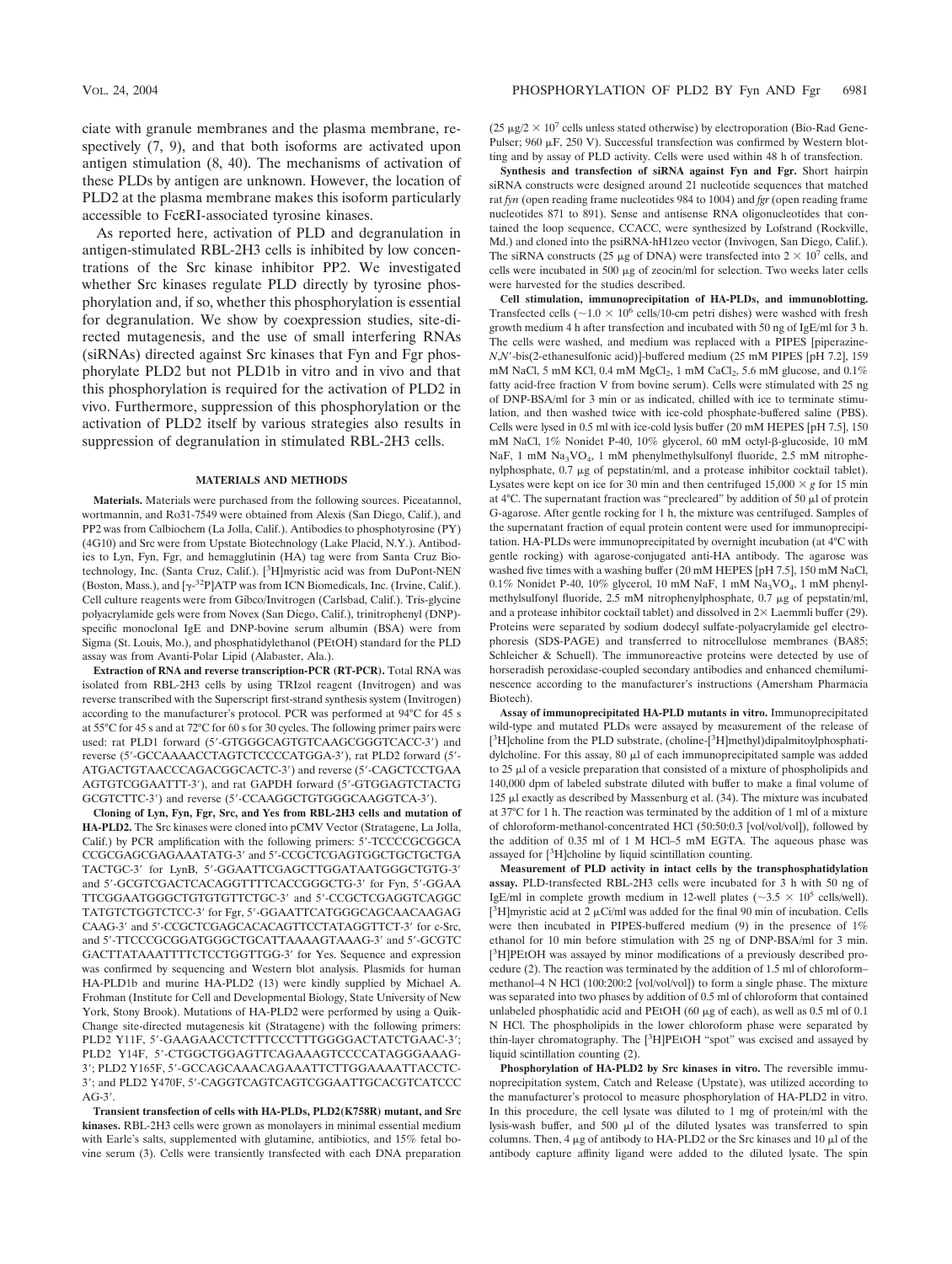

FIG. 1. RBL-2H3 cells express message for PLD1b and PLD2, but only PLD2 is tyrosine phosphorylated after antigen stimulation. (A) The presence of mRNA for the PLD isoforms in RBL-2H3 cells was determined by RT-PCR. RBL-2H3 cells were then transiently transfected with HA-PLD1b or HA-PLD2 DNA-constructs and primed with DNP-specific IgE before stimulation with antigen (25 ng of DNP-BSA/ml) for 3 min (B and C) or the times indicated (D). The PLDs were immunoprecipitated with anti-HA antibody and separated by SDS-PAGE for detection of the HA-PLDs and tyrosine phosphorylated PLDs (pY-PLD) with anti-HA and antiphosphotyrosine antibodies. Representative immunoblots from three experiments, as well as the average values for relative densities of the phosphorylated PLDs, as determined by densitometry, are shown in panels  $\vec{B}$  and D. Transfected cells were also labeled with [ ${}^{3}H$ ]myristic acid for measurement of PLD activity by the transphosphatidylation assay in intact cells to verify that transfection with HA-PLD2 also enhanced cellular PLD activity (shown in panel C). The results are expressed as the percentage of  ${}^{3}$ H-lipid fraction recovered as  $[{}^{3}$ H]PEtOH as described in Materials and Methods. Values are means  $\pm$  the standard error of the mean (SEM) of three experiments. Key: NS, nonstimulated; Ag, antigen stimulated; pY-PLD, tyrosine phosphorylated PLD1 and PLD2;  $**$ , significant difference at the  $P < 0.01$  level.

columns were then gently rocked for 15 min at room temperature before centrifugation at 4,200 rpm for 10 min. The columns were washed twice with the lysis-wash buffer. HA-PLD2 and the Src kinases were eluted from the columns and analyzed by Western blotting. The phosphorylation of HA-PLD2 by Src kinases was assessed as follows. The eluates were added to a solution of 20 mM Tris (pH 7.4), 10 mM MgCl<sub>2</sub>, 1 mM dithiothreitol, 10  $\mu$ g/ml of 4-(2-aminoethyl)benzensulfonyl fluoride,  $0.1 \text{ mM}$  EDTA,  $0.1 \text{ mM}$  sodium orthovanadate,  $1 \mu$ g of aprotinin/ml, 0.1  $\mu$ g of pepstatin A/ml, 0.05  $\mu$ g of leupeptin/ml, 8 mM  $\beta$ -glycerophosphate, 2.5 mM NaF, 50  $\mu$ M ATP, and 10  $\mu$ Ci of [ $\gamma^{32}P$ ]ATP. The mixture was incubated for 30 min at 30°C. Proteins were separated by SDS-PAGE and tyrosine phosphorylated, and 32P-labeled HA-PLD2 were detected by immunoblotting with antiphosphotyrosine antibody and by autoradiography, respectively.

**Measurement of Src kinase activity.** Src kinases (Lyn, Fyn, Fgr, and Src) were immunoprecipitated from cell lysates with the kinase-specific antibodies noted above. The immunoprecipitates were assayed for kinase activity by use of an in vitro kinase assay kit (Tyrosine Kinase Assay Kit for Chemiluminescence Detection; Upstate) according to the manufacturer's instructions.

**Measurement of degranulation.** Secretion of granules was determined by measuring the release of the granule marker,  $\beta$ -hexosaminidase with a colorimetric assay in which the release of *p*-nitrophenol from *p*-nitrophenyl-*N*-acetyl- -D-glucosaminide is measured (41). Values were expressed as the percentage of intracellular  $\beta$ -hexosaminidase that was released into the medium.

**Confocal microscopy.** RBL-2H3 cells were transfected with wild-type or mutated HA-PLDs by electroporation as described above. The cells were then suspended in complete growth medium, transferred to Lab-Tek chambered coverslips (Nalge Nunc International, Naperville, Ill.) and then incubated overnight at 37°C. The cultures were washed three times with phosphate-buffered saline (PBS). Cultures were fixed in 4% formaldehyde in PBS for 10 min, washed, and permeabilized with 0.5% Triton X-100 for 15 min. The fixed cells were washed again before incubation for 60 min with a blocking reagent, 1% bovine serum albumin in PBS. The coverslips were incubated for 2 h with a solution of the primary antibody in 1% bovine serum albumin in PBS, washed, and then incubated with rhodamine-conjugated secondary antibody for 45 min. The coverslips were washed, and mounts were prepared by using a Prolonged Antifade Kit (Molecular Probes, Eugene, Oreg.). Confocal images were obtained with a Bio-Rad MRC 1024 confocal laser-scanning microscope with an Apochromat  $\times 60$ objective lens.

### **RESULTS**

**Tyrosine phosphorylation of PLD2 and its suppression by the Src kinase inhibitor, PP2.** Analysis by RT-PCR revealed that RBL-2H3 cells express message for PLD2 and less-abundant message for PLD1b (Fig. 1A). In the absence of reliable immunoprecipitating antibodies for these PLDs, studies were conducted with RBL-2H3 cells made to express human HA-PLD1b (hereafter referred to as HA-PLD1) or murine HA-PLD2. Immunoprecipitation of the HA-tagged PLDs and immunoblotting with antibodies against HA and phosphotyrosine showed that HA-PLD2 but not HA-PLD1 was tyrosine phosphorylated (Fig. 1B). The extent of PLD2 phosphorylation (Fig. 1B) and the PLD activity (Fig. 1C) were increased after antigen stimulation. The increased phosphorylation was evident within 1.5 min and reached a maximum by 15 min (Fig. 1D). The concentration of antigen used (25 ng/ml) for this and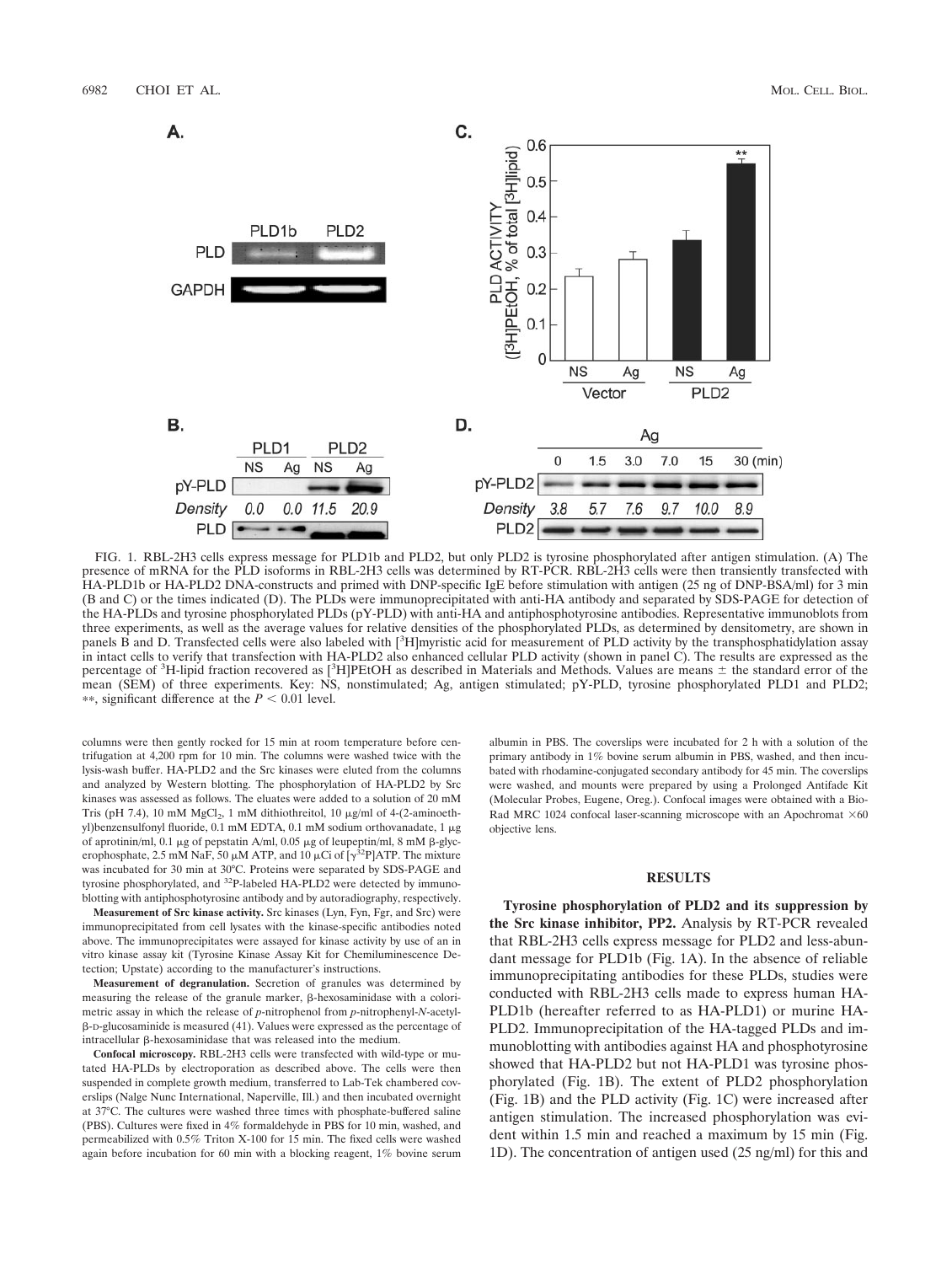

FIG. 2. Tyrosine phosphorylation of PLD2 is suppressed by the Src kinase inhibitor, PP2. RBL-2H3 cells were transiently transfected with HA-PLD2 cDNA and primed with DNP-specific IgE. PP2 (20  $\mu$ M), piceatannol (120  $\mu$ M; Pi), wortmannin (100 nM; Wort), or Ro31-7549 (10  $\mu$ M; Ro31) (A) or the indicated concentrations of PP2 (B) were added 10 min before stimulation with 25 ng of DNP-BSA/ml (Ag) for 3 min. Some cells were left unstimulated (NS). HA-PLD2 was immunoprecipitated with anti-HA antibody and separated by SDS-PAGE for detection of HA-PLD2 with anti-HA antibody and tyrosine phosphorylated PLD2 (pY-PLD2) with antiphosphotyrosine antibody. Representative immunoblots from three experiments, and average values for relative densities of the phosphorylated PLD2, as determined by densitometry, are shown.

subsequent experiments elicited maximal degranulation of RBL-2H3 cells (40 to 50% [data not shown]).

Various kinase inhibitors were tested to identify the type of kinase involved in PLD2 phosphorylation. Of these, the Src kinase inhibitor PP2 alone suppressed antigen-induced tyrosine phosphorylation of PLD2 (Fig. 2A). Piceatannol, wortmannin, and Ro31-7549 (which inhibit Syk, phosphatidylinositol 3-kinase, and PKC, respectively) were inactive to indicate that only Src kinases regulated, either directly or indirectly, tyrosine phosphorylation of PLD2. The inhibition of PLD2 phosphorylation by PP2 was concentration dependent and was apparent with as little as  $2 \mu M$  PP2 (Fig. 2B). Near-maximal inhibition was observed with 6.0  $\mu$ M PP2, and the estimated concentration for 50% inhibition was 3.0  $\mu$ M.

**Coexpression of Fyn or Fgr enhances tyrosine phosphorylation of expressed HA-PLD2.** Endogenous Lyn, Fyn, Fgr, and c-Src were detected in RBL-2H3 cells by immunoblotting (Fig. 3A) and by cloning their cDNA (see Materials and Methods). The cloned Src kinases were coexpressed with HA-PLD2 to identify which of them could phosphorylate PLD2 in vivo (Fig. 3B). Both basal and antigen-stimulated tyrosine phosphorylation of HA-PLD2 were enhanced in cells cotransfected with Fyn or Fgr compared to cells transfected with the vector alone. Cotransfection with Lyn produced minimal enhancement of phosphorylation and cotransfection with c-Src, if anything, appeared to suppress antigen-induced HA-PLD2 phosphoryla-

## A. Endogenous Src Family Kinases



FIG. 3. Tyrosine phosphorylation of PLD2 is enhanced upon overexpression of Fyn or Fgr. Immunoblots of lysates of RBL-2H3 cells were prepared for detection of endogenous Src kinases (A). RBL-2H3 cells were cotransfected with cDNA constructs for HA-PLD2 and the indicated Src kinases or vector. Cells were then primed with DNP-specific IgE. Cells were not stimulated (NS) or stimulated with 25 ng of DNP-BSA/ml (Ag) for 3 min. HA-PLD was immunoprecipitated (IP) with anti-HA antibody, and immunoblots were probed with antiphosphotyrosine and anti-HA antibodies for detection of tyrosine phosphorylated PLD2 (pY-PLD2) and HA-PLD2 (PLD2). Average values for relative densities of phosphorylated PLD2, as determined by densitometry, are indicated also (B, upper panel). Immunoblots were also prepared from cell lysates to verify expression of the individual Src kinases; representative immunoblots from three experiments are shown in panel B. (C) The individual Src kinases were also immunoprecipitated from the cell lysates for assay of Src-kinase activity by the chemiluminescence procedure described in Materials and Methods. Values are means  $\pm$  the SEM from three experiments, and chemiluminescence is expressed as counts per second (cps).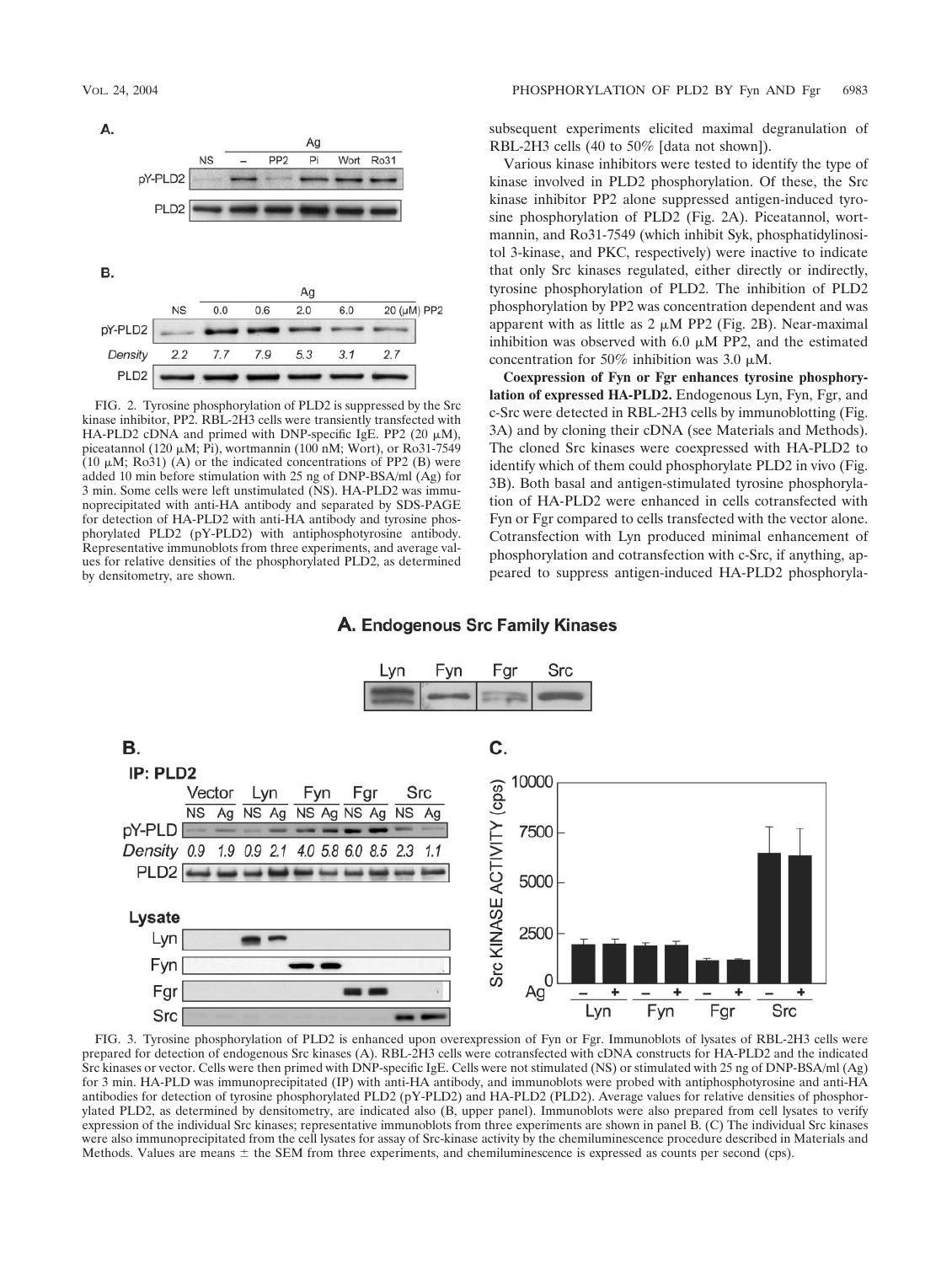

FIG. 4. Tyrosine phosphorylation of PLD2 is dependent on level of expression of Fyn and Fgr and on duration of stimulation with antigen. RBL-2H3 cells were cotransfected with cDNA constructs for HA-PLD2, along with vector, Fyn, or Fgr. For the upper panels, the amount of cDNA was varied as indicated and for the lower panels, 6.25 µg of DNA was used. Cells were primed with DNP-specific IgE and cells were either not stimulated (NS) or stimulated with 25 ng of antigen DNP-BSA/ml (Ag) for 3 min or for the times indicated in the lower panels. HA-PLD2 was immunoprecipitated (IP) for detection of tyrosine phosphorylated PLD2 (pY-PLD2) and HA-PLD2 (all panels) and for coimmunoprecipitated Fyn or Fgr (lower panels). In addition, immunoblots prepared from cell lysates were probed for Fyn or Fgr as indicated. Representative immunoblots from three experiments are shown.

tion. The differences in phosphorylation were not attributable to differences in activities of the Src kinases in transfected cells (Fig. 3C). For example, immunoprecipitation and assay of Fgr indicated that this kinase exhibited the least activity while promoting the most abundant phosphorylation of PLD2 (compare Fig. 3C and B). Conversely, c-Src kinase exhibited the highest activity while promoting the least phosphorylation of PLD2. Also, Lyn and Fyn transfected cells possessed similar kinase activities but differed in their ability to phosphorylate PLD2 as noted above. However, we detected no increase in activity of any of these kinases upon antigen stimulation (see Fig. 3C). Others have noted such lack of activation of Fyn and Lyn in antigen-stimulated RBL-2H3 cells (Juan Rivera, National Institute of Arthritis and Musculoskeletal and Skin Diseases, National Institutes of Health [unpublished data]), possibly because the proportion of available intracellular Src kinase that is recruited by FcεRI during stimulation is relatively small (17, 61).

The enhancement of HA-PLD2 phosphorylation by Fyn and Fgr was dependent on the level of expression of either Src kinase and showed a progressive increase with increasing levels of the expressed Src kinase (upper panels of Fig. 4). No such increase was observed in cells cotransfected with increasing amounts of Lyn cDNA (data not shown) to suggest that PLD2 was not a substrate for Lyn kinase activity. The time course of antigen-induced HA-PLD2 phosphorylation in cells cotransfected with either Fyn or Fgr (lower panels, Fig. 4A and B) was comparable to that observed in cells not transfected with these kinases (i.e., Fig. 1D). That is, increased phosphorylation was apparent at 1 min and reached a maximum by 15 min. Of particular interest, both Fyn and Fgr coimmunoprecipitated with HA-PLD2 in nonstimulated cells, but the extent of this association appeared to decrease after stimulation with antigen (lower panels, Fig. 4A and B). This result strongly suggests that phosphorylation and/or activation of PLD2 promotes dissociation of the Src kinases from PLD2 early in the FcεRI-mediated cascade of signaling events. The reason for this dissociation is unknown and requires further investigation.

Other experiments showed that coexpression of Fyn and Fgr enhanced phosphorylation of HA-PLD2 to a greater extent than expression of the individual kinases in both nonstimulated cells and antigen-stimulated cells. A typical immunoblot is shown in Fig. 5A. Densitometric analysis of the immunoblots suggested that the enhanced phosphorylation was either additive or possibly synergistic (Fig. 5B).

**Fyn and Fgr, but not Lyn, phosphorylate HA-PLD2 in vitro.** Studies were conducted in vitro to determine whether or not immunoprecipitated Fyn and Fgr phosphorylate PLD2 directly. HA-PLD2, Lyn, Fyn, and Fgr were recovered by immunoprecipitation from cells made to overexpress these proteins. The immunoprecipitated Src kinases were then incubated with immunoprecipitated HA-PLD2 in the presence of  $[^{32}P]$ ATP as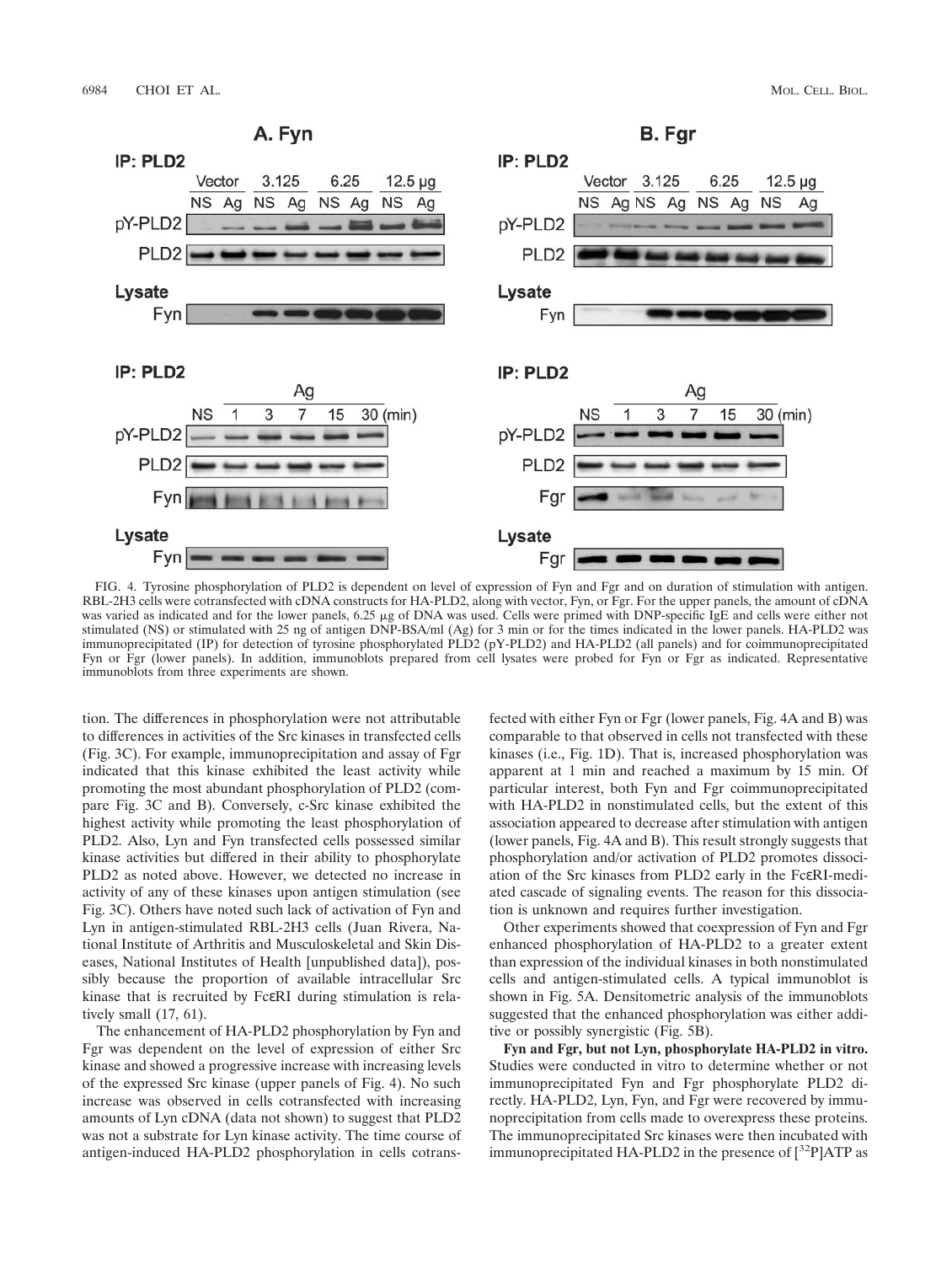

FIG. 5. Fyn and Fgr together enhance phosphorylation of PLD2 in vivo. RBL-2H3 cells were cotransfected with cDNA constructs for HA-PLD2 along with vector, Fyn, Fgr, or the combination of the two Src kinases. Cells were stimulated with antigen (Ag) or not stimulated (NS) for 3 min, and immunoprecipitates (IP) of HA-PLD2 and cell lysates were prepared for the detection of tyrosine-phosphorylated PLD2 (pY-PLD2), HA-PLD2, Fyn and Fgr as described for previous figures. Representative blots (A) and densitometric data (B) from two experiments are shown.

described in Materials and Methods. Both Fyn and Fgr caused phosphorylation of PLD2, as indicated by formation of  $^{32}P$ labeled PLD2 and an increase in levels of tyrosine phosphorylated PLD2, whereas Lyn was inactive in this regard (Fig. 6A). Measurement of Src kinase activity revealed that the immunoprecipitates of Lyn and Fyn contained comparable levels of activity, whereas immunoprecipitates of Fgr contained  $\sim$ 30% less activity (Fig. 6B). Therefore, the failure of Lyn to phosphorylate HA-PLD2 was not the result of inherently low Lyn kinase activity in the immunoprecipitates.

**Evidence that Fyn and Fgr regulate phosphorylation and activation of PLD2, as well as degranulation.** To assess the

physiological relevance of tyrosine phosphorylation of PLD2 by Fyn and Fgr, cells were transfected with kinase-specific siRNAs to suppress the expression of these kinases. Transfection with siRNA targeted against Fyn or Fgr resulted in suppression of expression of the targeted kinase, tyrosine phosphorylation of PLD2 (Fig. 7A), and degranulation (Fig. 7B). Both siRNAs were equally effective in suppressing degranulation.

Other experiments were designed to determine whether PLD2 itself was regulating degranulation. Two approaches were used. The first took advantage of the PLD-catalyzed transphosphatidylation reaction in which cells were incubated



FIG. 6. Fyn and Fgr phosphorylate PLD2 in vitro. Separate batches of cells were made to overexpress HA-PLD2, Lyn, Fyn, or Fgr, and each of these proteins was immunoprecipitated. (A) The indicated mixtures of these proteins were incubated with  $[\gamma^{32}P]ATP$ , and the proteins were separated by SDS-PAGE for the detection of tyrosine phosphorylated PLD2 (pY-PLD2) with antiphosphotyrosine antibody,  $[^{32}P]$ PLD2 by autoradiography, and the indicated Src kinases as described in Materials and Methods. The results shown are representative of three experiments. (B) In addition, the immunoprecipitated Src kinases were assayed for kinase activity. Values are means  $\pm$  the SEM from three experiments and are expressed as a percentage of the activity of immunoprecipitated Lyn. BL, assay blank.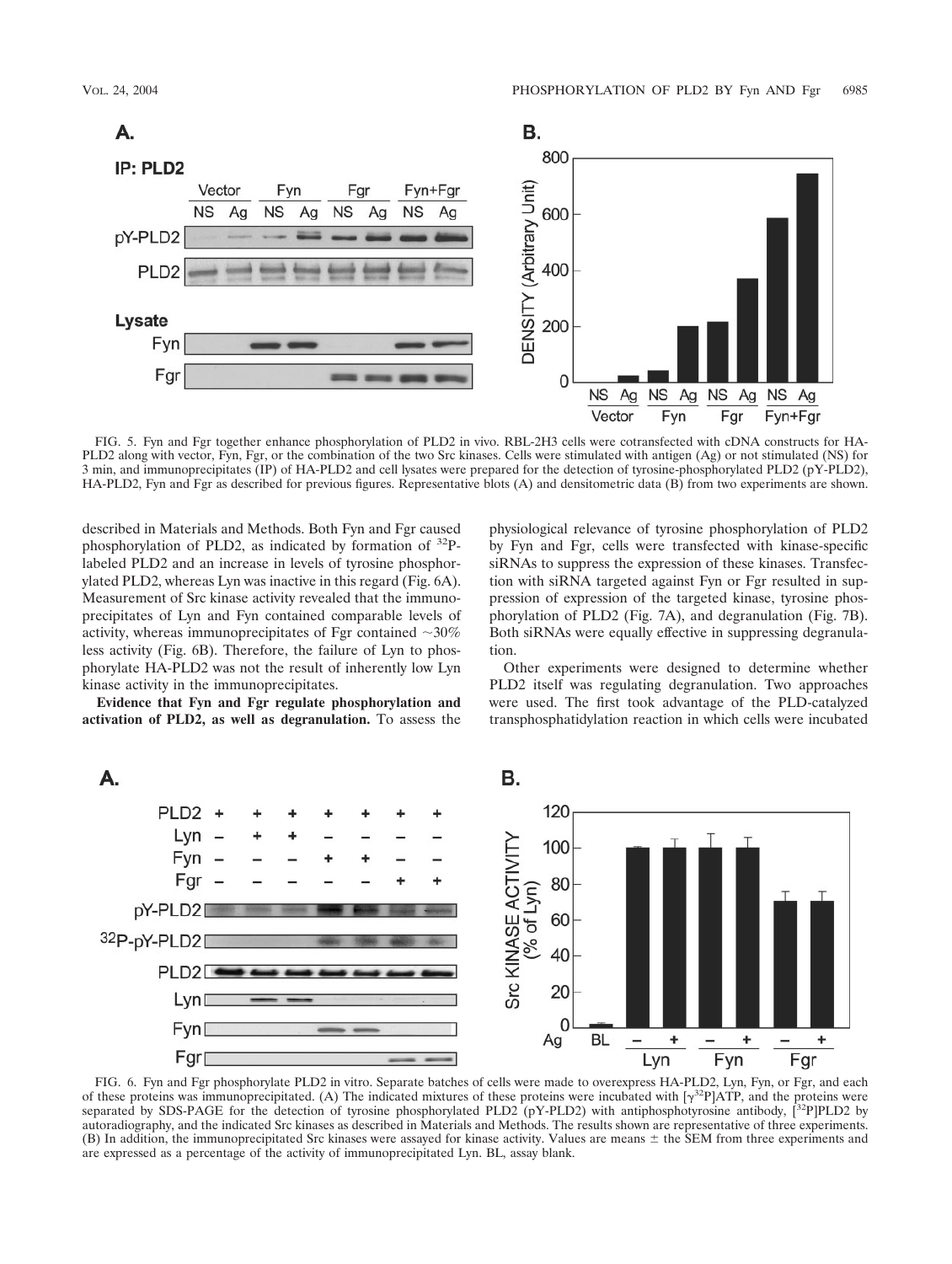

FIG. 7. Suppression of expression Fyn and Fgr reduces tyrosine phosphorylation of PLD2 and degranulation. RBL-2H3 cells were made to express siRNAs (RNAi) directed against Fyn or Fgr or as a control green fluorescent protein (GFP). (A) Expression of Fyn and Fgr, as well as tyrosine-phosphorylated PLD2 (pY-PLD2) and PLD2 protein, was determined by immunoblotting. (B) Cells were also stimulated with antigen for 15 min to assess the effects on degranulation as determined by the release of the granule marker,  $\beta$ -hexosaminidase. Values are expressed as percentages of cellular  $\beta$ -hexosaminidase that was released into the medium and are the means  $\pm$  the SEM of values from three experiments. The asterisks indicate a significant decrease in release  $(P < 0.01)$ .

with 50 mM 1-butanol which diverts production of the PLD product, phosphatidic acid, to phosphatidylbutanol (62). This strategy was used to unmask the physiological role of phosphatidic acid because there are no cell permeable inhibitors of PLD. As shown in Fig. 8A, antigen-stimulated degranulation was suppressed by 1-butanol but not by tertiary-butanol, which is not a substrate for transphosphatidylation and serves as a control for nonspecific effects of the alcohol. The second approach utilized a catalytically inactive mutant of HA-PLD2 (K758R) (55). Expression of this mutant blocked the antigeninduced activation of PLD (Fig. 8B and inset) and degranulation (Fig. 8C). Expression of wild-type HA-PLD2, as in Fig. 1, enhanced the activation of PLD and degranulation (Fig. 8B and C).

For further verification of the pathway Fyn/Fgr  $\rightarrow$  PLD2  $\rightarrow$ degranulation, cells were made to overexpress HA-PLD2, Fyn, and Fgr in various combinations. Coexpression of Fyn and Fgr with HA-PLD2 enhanced the activation of PLD by antigen compared to cells that expressed HA-PLD2 alone (Fig. 9A). In



FIG. 8. Impairment of PLD function is associated with reduction of degranulation. (A) PLD function was altered by stimulating cells with antigen in the absence or presence of 50 mM 1-butanol (Bu) or, as a control, tertiary butanol (tBu). (B and C) Alternatively, cells were transfected with the catalytically inactive mutant PLD2 (K758R) or, for comparison, with the empty vector (V) or wild-type PLD2 (W). The levels of expression of the HA-PLDs are shown in the inset in panel B. As noted in the text, 1-butanol but not tertiary butanol subverts the production of phosphatidic acid to phosphatidylbutanol. Cells were stimulated with antigen for 15 min for measurement of the release of the granule marker,  $\beta$ -hexosaminidase (A and C), and for PLD activity in [<sup>3</sup> H]myristate-labeled cells (B) as described in previous legends. Degranulation is expressed as a percentage of cellular  $\beta$ -hexosaminidase that is released into the medium  $(A)$  or as a percentage of release observed in vector-expressing cells  $(C)$ . PLD activity is expressed as a percentage of <sup>3</sup>H-lipid fraction recovered as [<sup>3</sup>H]PEtOH. Values are means  $\pm$  the SEM from three experiments, and asterisks indicate a significant difference from antigen-stimulated cells in absence of butanol (A) or cells expressing wild-type PLD2  $(*, P < 0.05; **, P < 0.01)$ .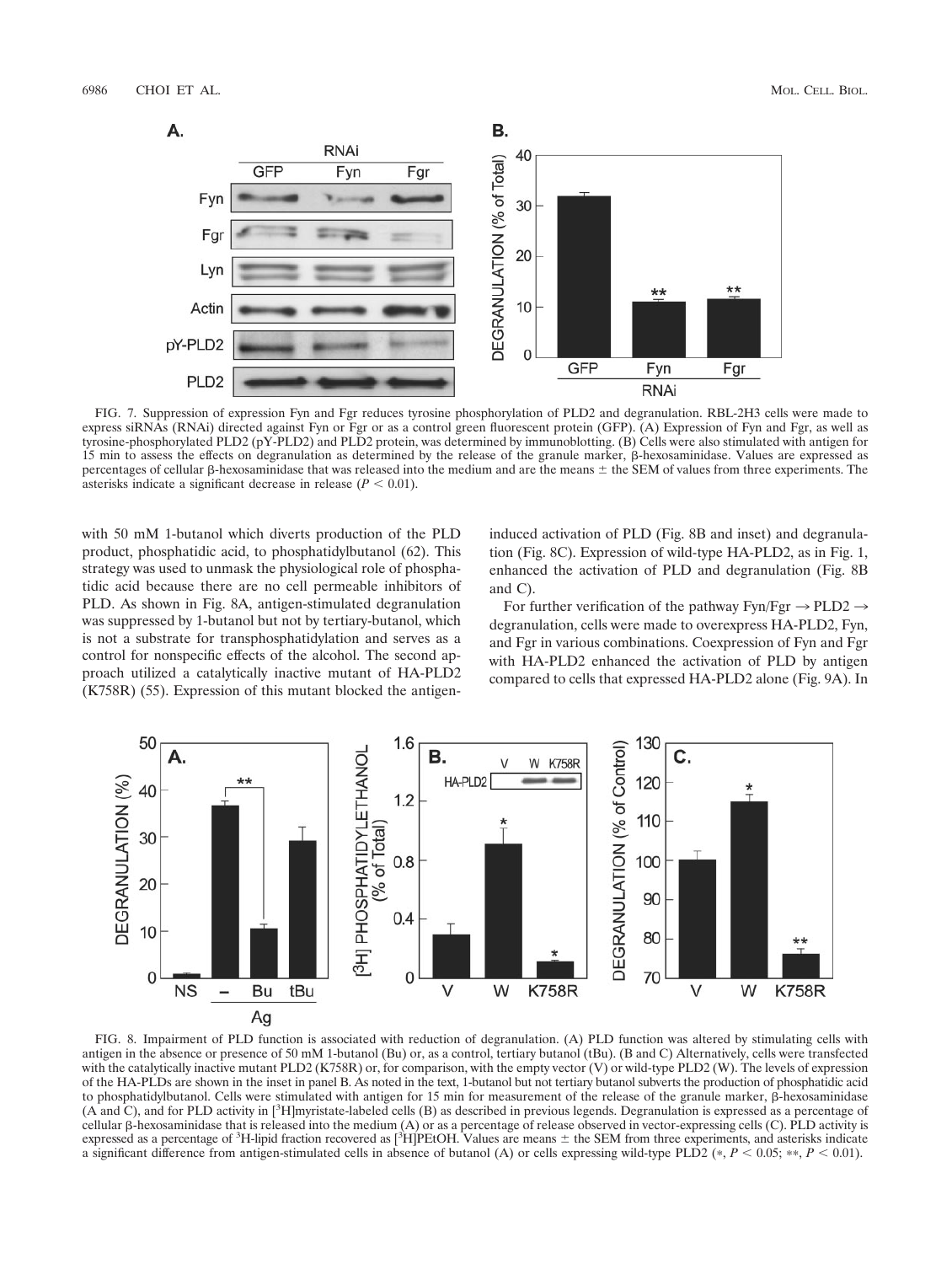

FIG. 9. Coexpression of Fyn or Fgr with HA-PLD2 enhances PLD activation and degranulation. RBL-2H3 cells were cotransfected with cDNA constructs for HA-PLD2, along with Fyn, Fgr, or both Src kinases. The activation of PLD in [3 H]myristate-labeled cells (A) and degranulation (B) after stimulation of cells with antigen for 3 min were determined as described for previous figures. The data are expressed as the percentages of <sup>3</sup>H-phospholipids recovered as [<sup>3</sup>H]PEtOH (A) or the enhancement of degranulation relative to that observed in cells made to express HA-PLD2 alone (B). The stimulated release of  $\beta$ -hexosaminidase in the latter cells was 17%. Values are the mean value from three experiments. Bars indicate  $\pm$  the SEM, and the asterisk indicates a significant increase in response at  $P < 0.05$ .

addition, Fyn and Fgr individually and in combination augmented degranulation in antigen-stimulated cells (Fig. 9B).

**Mutational analysis reveals several sites of tyrosine phosphorylation that participate in PLD2 activation.** Examination of the amino acid sequences of both PLDs indicated several tyrosines that are unique to PLD2, four (Y11, Y14, Y165, and Y470) in rat and mouse PLD2 and two (Y165 and Y470) in human PLD2. We investigated the effects of mutation of murine PLD2 at each of these sites  $(Y \text{ to } F)$  and of all four sites together (Y11/14/165/470F) in cells made to express these mutants (Fig. 10). Antigen-stimulated phosphorylation of PLD2 was partially impaired by all single point mutations and was virtually abolished by mutation of all four sites (Fig. 10A). Indeed, the completely mutated PLD2 reduced the levels of PLD2 phosphorylation to below those observed in nonstimulated cells. A similar pattern was observed in the stimulation of PLD activity by antigen. The individual mutations partially impaired, and all four mutations abolished, PLD activation (Fig. 10B).

The effect of the mutations described above on the catalytic activity of PLD was investigated by immunoprecipitation of expressed HA-PLD2 from nonstimulated cells, followed by measurement of PLD activity in the presence of the PLD activator, PIP2. Mutations at Y11, Y14, and Y165 had no effect on this activation and, therefore, did not influence the intrinsic catalytic activity of HA-PLD2 (Fig. 10C). However, mutation of Y470 resulted in partial impairment ( $\sim$ 50%) in activation to indicate some possible loss of catalytic activity. The effects of the mutations on the cellular location of HA-PLD2 was also investigated by confocal microscopy (Fig. 10D). As in previous studies (9), expressed HA-PLD2 was located primarily in the plasma membrane. Mutation of Y14 clearly caused aberrant

localization of HA-PLD2, whereas the other individual mutations did not do so. Although the role of Y14 and Y470 phosphorylation is uncertain because of the caveats noted above, the studies do indicate that the mutations Y11F and Y165F impeded phosphorylation and activation of PLD2 without impairment of catalytic activity and localization of PLD2.

**Further examination of the role of Src-mediated phosphorylation on PLD activation and degranulation.** To examine further the possible consequences of enhanced tyrosine phosphorylation of PLD2, cells were stimulated in the absence or presence of the phosphatase inhibitor, sodium orthovanadate. Sodium orthovanadate substantially enhanced antigen-stimulated tyrosine phosphorylation of expressed HA-PLD2 (Fig. 11A). This effect was associated with enhanced activation of PLD in intact cells (Fig. 11B). Therefore, phosphorylation of PLD2 appeared to be linked to the activation of PLD. Measurement of the kinetics of tyrosine phosphorylation of expressed HA-PLD2 and degranulation showed that after antigen stimulation PLD2 phosphorylation preceded degranulation and reached a maximum by 15 min or at a time when the rate of degranulation was declining (Fig. 12A and B). Suppression of endogenous PLD activity by the Src kinase inhibitor, PP2, was closely correlated with suppression of degranulation (Fig. 12C and D). The estimated 50% inhibitory concentration for PP2 was  $\sim$ 3.0  $\mu$ M or a value identical to that observed for the suppression of phosphorylation of expressed HA-PLD2 (Fig. 2). These data were thus entirely consistent with the notion that PLD regulated degranulation and that Src kinase-mediated phosphorylation of PLD2 might be essential for this regulation.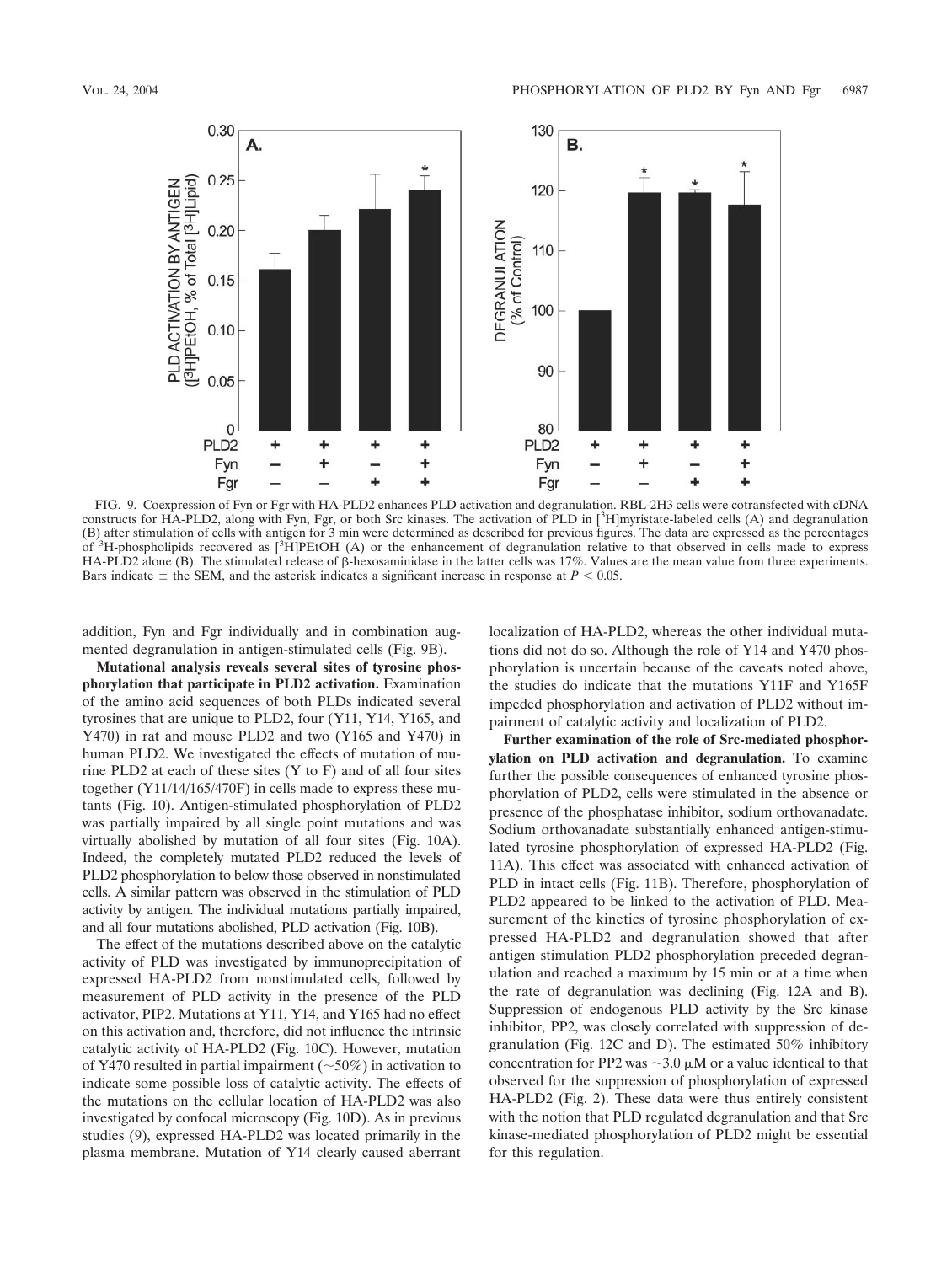

FIG. 10. Mutation of tyrosine sites that are unique to PLD2 impair phosphorylation and activation of PLD2. Cells were made to express HA-PLD2 with point mutations (Y to F) at tyrosine residues 11, 14, 165, or 470 or all four residues (all), as well as HA-PLD2 (Wild or W). (A) Cells were stimulated for 3 min with antigen (Ag) or left unstimulated (NS) for immunoprecipitation and immunoblotting for detection of tyrosine-phosphorylated HA-PLD2 (upper bands) and HA-PLD (lower bands). The blots are representative of three such experiments. (B) The PLD activity was also determined after cells were labeled with [<sup>3</sup>H]myristic acid for the determination of cellular PLD activity by the transphosphatidylation assay. The data are expressed as the fold increase in activity in antigen-stimulated cells versus the basal activity in nonstimulated cells. (C) Immunoprecipitates of wild-type and mutated HA-tagged PLDs from lysates of nonstimulated cells were assayed for intrinsic PLD activity in vitro in the presence of PIP2. The data are expressed as the percentage of activity observed with immunoprecipitated wild-type PLD2. Values in panels B and C are the means  $\pm$  the SEM of three experiments, and asterisks indicate significant difference from values obtained with wild-type PLD2 ( $*, P < 0.05; **, P < 0.01$ ). (D) In addition, cells were made to express the HA-PLD2 mutants and were examined by confocal microscopy to determine the intracellular distribution of the mutated PLDs.

### **DISCUSSION**

Antigen-induced release of preformed inflammatory mediators from mast cell granules is the primary cause of immediate symptoms of IgE-mediated allergic diseases. Recent studies suggest that activation of PLD is an absolute requirement for the stimulated release of granules (7, 10, 58). As reported here, PLD2, which is probably the major PLD isoform in RBL-2H3 cells, is phosphorylated in vitro and in vivo through the actions of the Src kinases Fyn and Fgr. Furthermore, this phosphorylation is associated with activation of PLD and degranulation in antigen-stimulated mast cells. These findings point to a mechanism for the activation of PLD2 by the IgE receptor, FcεRI, and provide additional evidence for an essential role for PLD in mast cell degranulation. However, an additional signal or signals such as the production of PIP2 by type I phosphatidylinositol 4-phosphate 5-kinase (23) are probably required for full activation of PLD2 in vivo for reasons to be discussed later.

The activation of signaling pathways in antigen-stimulated mast cells is dependent initially on the interaction of FcεRI with the Src kinases Lyn and Fyn and subsequently on the downstream activation of Syk and other tyrosine kinases (45).

However, propagation of the full array of activating signals is thought to require the assembly of two distinct clusters of signaling molecules at the plasma membrane (46). One is assembled around the linker for activation of T cells (LAT), and the other is assembled around the Grb2-associated binder-2 (Gab2). The LAT cluster of proteins enables propagation of Syk-mediated signals. These signals include the phosphatidylinositol 3-kinase-dependent phosphorylation of Tec kinases, Btk and Itk, which in turn phosphorylate and activate  $PLC_{\gamma}1$ and PLC $\gamma$ 2 to promote a calcium signal through the generation of inositol 1,4,5-trisphosphate (47). The Gab2 cluster consists of Fyn and the Src homology 2 domain-containing protein tyrosine phosphatase, SHP-2, in addition to phosphatidylinositol 3-kinase. Less is known about the function of this cluster, but it appears to facilitate phosphatidylinositol 3-kinase-dependent phosphorylation of the survival factor Akt by the phosphoinositide-dependent kinase and the activation of PKC (20, 45). These clusters appear to localize in distinct but different regions of the plasma membrane (60).

Current models for mast cell activation, such as the one described above, do not accommodate PLD because its linkages to FcεRI are unknown. Nevertheless, our results suggest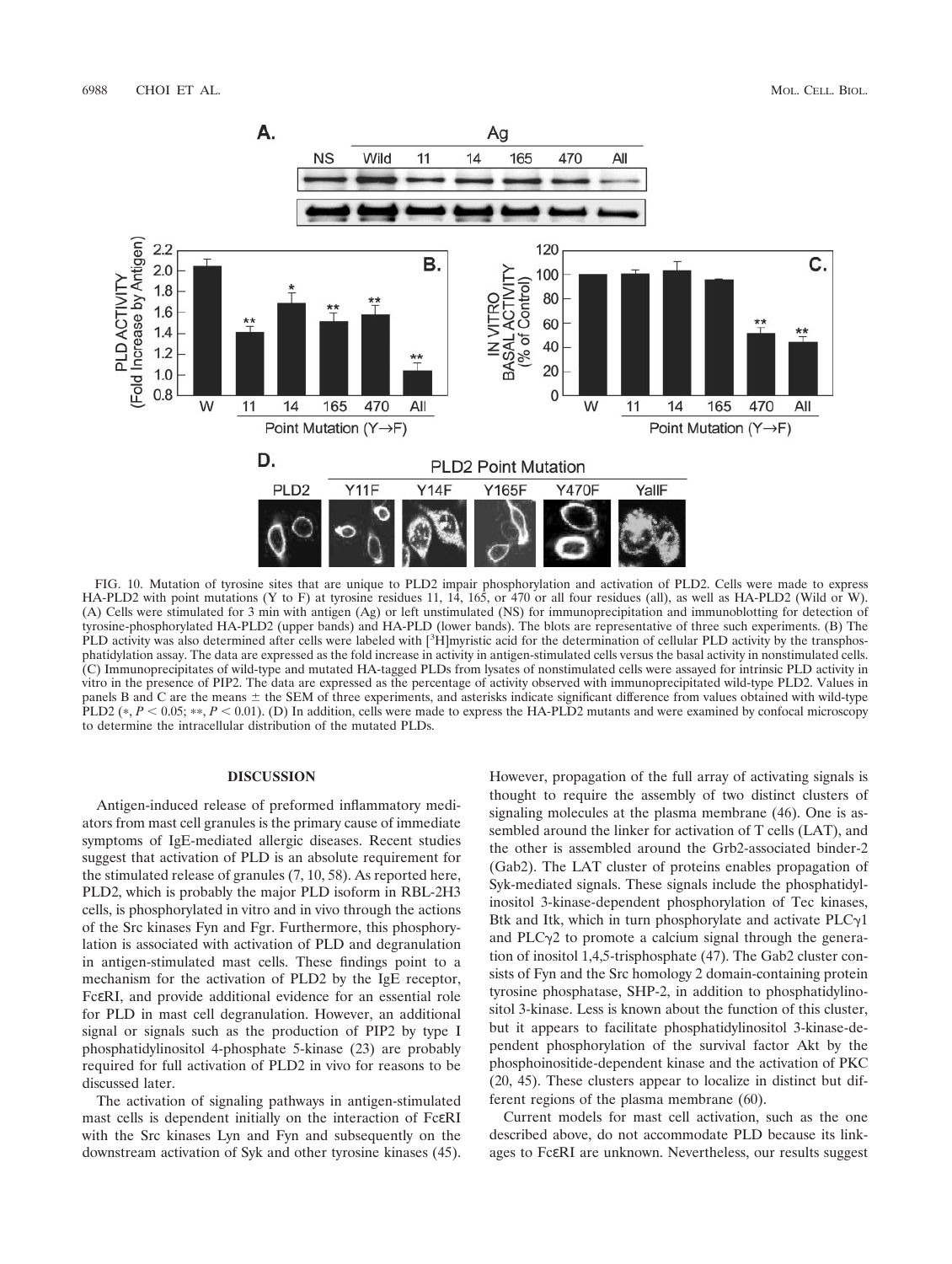

FIG. 11. Sodium orthovanadate enhances antigen-induced tyrosine phosphorylation and activation of PLD2. Cells made to express HA-PLD2 were stimulated with antigen (Ag) or not stimulated (NS) for 3 min in the absence or presence of 100  $\mu$ M sodium orthovanadate. (A) HA-PLD2 was immunoprecipitated from whole-cell lysates, and immunoblots were prepared for detection of tyrosine phosphorylated PLD2 (pY-PLD2) and HA-PLD2 (PLD2). (B) Cells were also labeled with [<sup>3</sup>H]myristic acid for the assay of PLD activity in intact cells by the transphosphatidylation assay. The values are means  $\pm$  the SEM from three experiments, and the asterisk indicates a significant difference ( $P < 0.01$ ).

that PLD2 is linked to FcεRI through Fyn and possibly Fgr. In studies to be reported elsewhere, PLD2 becomes localized within discrete micropatches on the plasma membrane after antigen stimulation. Also, tyrosine phosphorylation of PLD2 is prevented by prior treatment of RBL-2H3 cells with methyl- -cylodextrin, a lipid raft dispersing agent. It is likely, therefore, that the interaction of PLD2 with Fyn occurs within specialized domains of the plasma membrane. The aforementioned association of Fyn with Gab2 suggest that PLD2 possibly associates with the Gab2/Fyn complex. If this scenario is correct, the interaction of PLD2 with the Gab2/Fyn complex might provide one signal for degranulation and complement other essential signals that are mediated via LAT, namely, the activation of PLC $\gamma$  for the generation of a calcium signal.

With respect to Fgr, this Src kinase has not been previously implicated in FcεRI-mediated signaling in mast cells. Fgr is most highly expressed by mature blood granulocytes and monocytes, as well as tissue macrophages. Although Fgr negatively regulates  $Fc\gamma$  receptor-mediated phagocytosis in macrophages (19), it appears to play a positive role in integrin- or chemokine-mediated responses in macrophages (52), eosinophils (14, 57), and neutrophils (38). Of particular interest, Fgr has been identified as a downstream target of PLD-derived phosphatidic acid in neutrophils stimulated with chemotactic peptide (50). In this situation, Fgr tyrosine phosphorylating activity was found to be dependent on phosphatidic acid (50). If this finding is applicable to antigen-stimulated mast cells, the possibility exists that PLD2 might promote its own phosphorylation by Fgr through the production of phosphatidic acid. A possible analogous situation is the ability of phosphatidic acid to activate phosphatidylinositol 4-phosphate 5-kinase (23) which, as noted earlier, catalyzes the production of PIP2, the only known stimulant of PLD2 activity. Both Fgr and phosphatidylinositol 4-phosphate 5-kinase may thus provide the means of sustaining or amplifying PLD2 activation.

There are indications from previous work that Src kinases

interact with PLD2. Src kinase(s) is thought to be responsible for enhanced PLD activity in v-Ras-transformed cells (24), whereas other studies indicate that c-Src phosphorylates PLD2 and to a much lesser extent PLD1 in EGF-stimulated cells through direct interaction of the N-terminal phox (PX) domain of PLD2 with the catalytic domain of c-Src (1). This interaction did not alter PLD activity but rather enhanced Src catalytic activity possibly as a consequence of the production of phosphatidic acid by PLD.

It would appear from our studies in mast cells that tyrosine phosphorylation of PLD2 leads to activation of PLD2, but it is not clear whether this phosphorylation directly activates PLD2 or promotes association of PLD2 with other regulatory molecules or signaling complexes. Increased tyrosine phosphorylation of PLD2 is associated with increased PLD2 activity (Fig. 1 and 11) and mutation of the tyrosine residues that are phosphorylated reduces the activation of PLD2 (Fig. 10B). However, the effects of mutation of Tyr-14 and Tyr-470 are complex. Mutation of Tyr-14 leads to aberrant intracellular distribution of PLD2, dissociation from Fyn and Fgr, and decreased phosphorylation (Fig. 10). The reason for the mislocalization of the Y14 mutant is still under investigation but current studies indicate that it colocalizes with PLD1 on secretory granules (unpublished data). If so, Y14 may allow proper localization of PLD2 on the plasma membrane at least in rodent mast cells. The effect of mutation at Tyr-470 is ambiguous because of the impaired activation of the Tyr-470 mutant by PIP2 (Fig. 10C). Nevertheless, this does not exclude the possibility that basal phosphorylation of Tyr-470 is critical for basal PLD2 activity. Of the four tyrosines that are phosphorylated, only Tyr-165 and Tyr-470 are conserved in rat, mouse, and human PLD2. It is notable that these two residues reside in strategic locations of PLD2. Tyr-470 is close to one of two HKD motifs, whereas Tyr-165 lies within the PX domain of PLD2. The two PLD HKD motifs (16, 18) provide the essential core for PLD catalytic activity (55). The precise role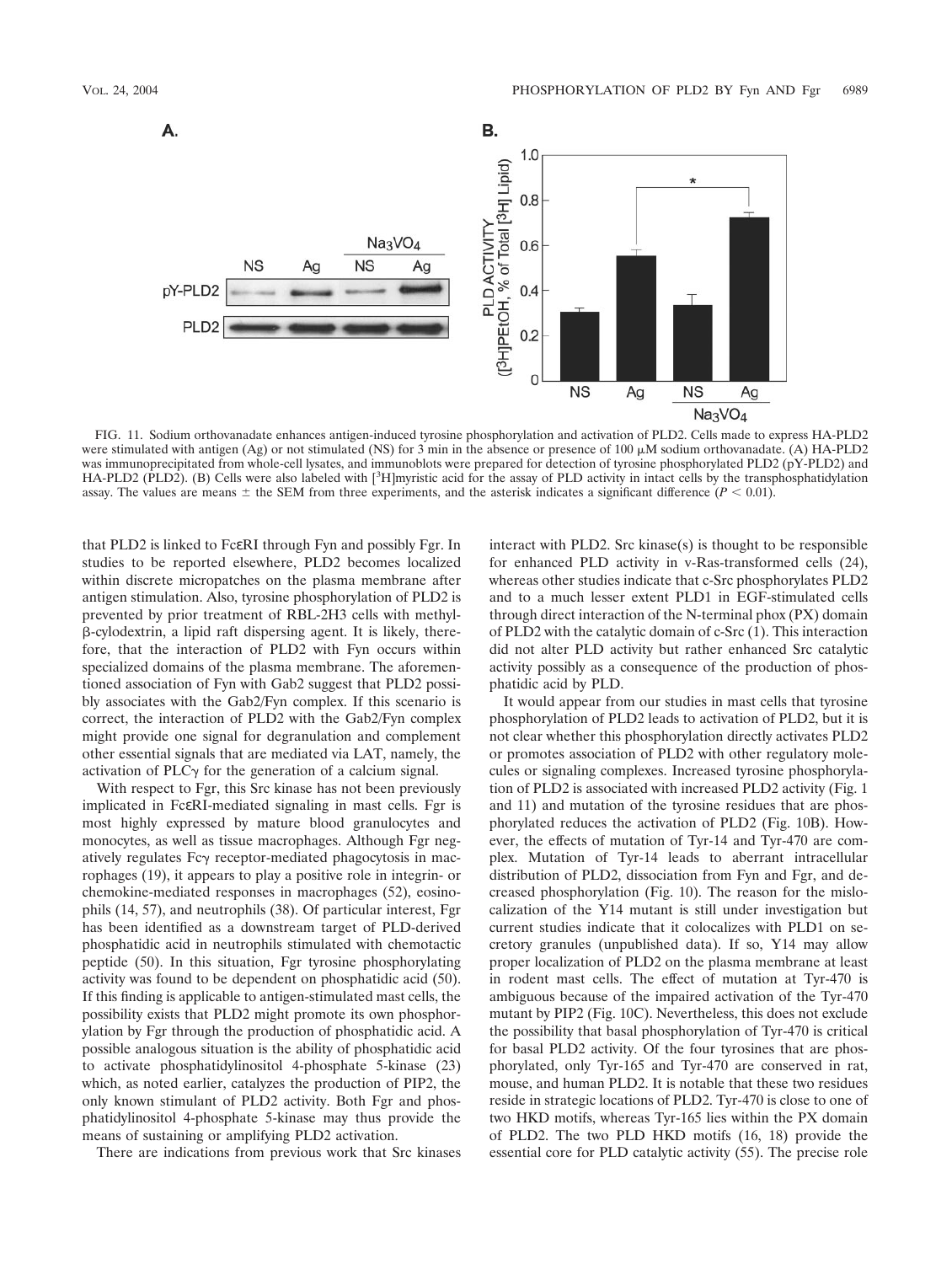

FIG. 12. Tyrosine phosphorylation and PLD activation correlate with degranulation. RBL-2H3 cells made to express HA-PLD2 were primed with DNP-specific IgE and stimulated with DNP-BSA for the indicated times. (A) The levels of tyrosine phosphorylated PLD was assessed after immunoprecipitation of HA-PLD2 by immunoblotting and densitometric analysis. (B) The concentration of the granule marker,  $\beta$ -hexosaminidase, that was released into the medium was also determined by colorimetric assay  $(A<sub>405</sub>,$  absorbance at 405 nm). (C and D) The indicated concentrations of Src kinase inhibitor, PP2, were added to [<sup>3</sup>H]myristate-labeled RBL-2H3 cells 10 min before stimulation with DNP-BSA for 3 min, and the PLD activity in intact cells (C) and degranulation (D) were determined as described in previous figure legends. The data are expressed as the percentage of PLD activity or degranulation that was observed in the absence of PP2. Values are means from three experiments. Bars indicate  $\pm$  the SEM where these fall outside the datum points.

of the PX domain is unknown (18) but deletion of the  $NH<sub>2</sub>$ terminal region, which includes the PX domain and a pleckstrin homology domain, disrupts the regulation of PLD activity and the association of PLD1 with membranes (22, 53, 54, 56). One proposal is that the  $NH<sub>2</sub>$ -terminal region normally represses PLD1 catalytic activity, and this repression is alleviated by stimulatory molecules such as ARF, Rho, and  $PKC\alpha$  (56). A similar scenario is envisaged for PLD2 because truncation of the NH<sub>2</sub>-terminal domain renders PLD2 sensitive to ARF (54). If so, phosphorylation Tyr-165 in the PLD2 PX domain could conceivably alter the tertiary structure of PLD2 and allow interaction of PLD2 with other regulatory molecules.

The present study also indicates a close correlation between PLD2 tyrosine phosphorylation and degranulation. PLD2 phosphorylation preceded degranulation (Fig. 12A and B), both events were equally sensitive to inhibition of Src kinase activity (Fig. 7 and 12C and D), and both were enhanced by coexpression of PLD2 and the Src kinases (Fig. 9). Other correlations were noted between the activation of PLD and degranulation (Fig. 8) in support of previous findings (9). These findings, therefore, point to the possibility that PLD2 tyrosine phosphorylation is a regulatory step in degranulation.

In summary, our findings indicate that PLD2, which is associated primarily with the plasma membrane in RBL-2H3 cells, is phosphorylated at multiple sites by FcεRI-activated Fyn and Fgr. This is the first indication of a direct link between FcεRI and PLD2. Furthermore, this phosphorylation is essential for PLD activation and possibly degranulation in vivo. Although it is possible that the phosphorylation in itself is sufficient for PLD2 activation, our view based on the findings described above is that the phosphorylation of tyrosines, particularly those located within or near the PX domain and HKD motif, induces conformational changes of PLD2 which allow interaction with other regulatory molecules. The production of phosphatidic acid by PLD2 could conceivably promote these interactions in a manner analogous to that conceived for the interaction of c-Src with PLD2 in response to EGF (1) as noted above. In addition to these considerations, the rapidity of PLD2 phosphorylation (Fig. 12A) and of the dissociation of the Src kinase/PLD2 complex (Fig. 4) suggest that PLD2 activation is an early rather than a late event in mast cell activation. Given the key role of mast cells in allergic diseases and of PLD in mast cell degranulation, these findings have relevance to the pathology and treatment of mast cell-related allergic disease.

### **ACKNOWLEDGMENT**

The studies conducted in the Department of Immunology, College of Medicine, Konkuk University, Chungju, Korea, were supported by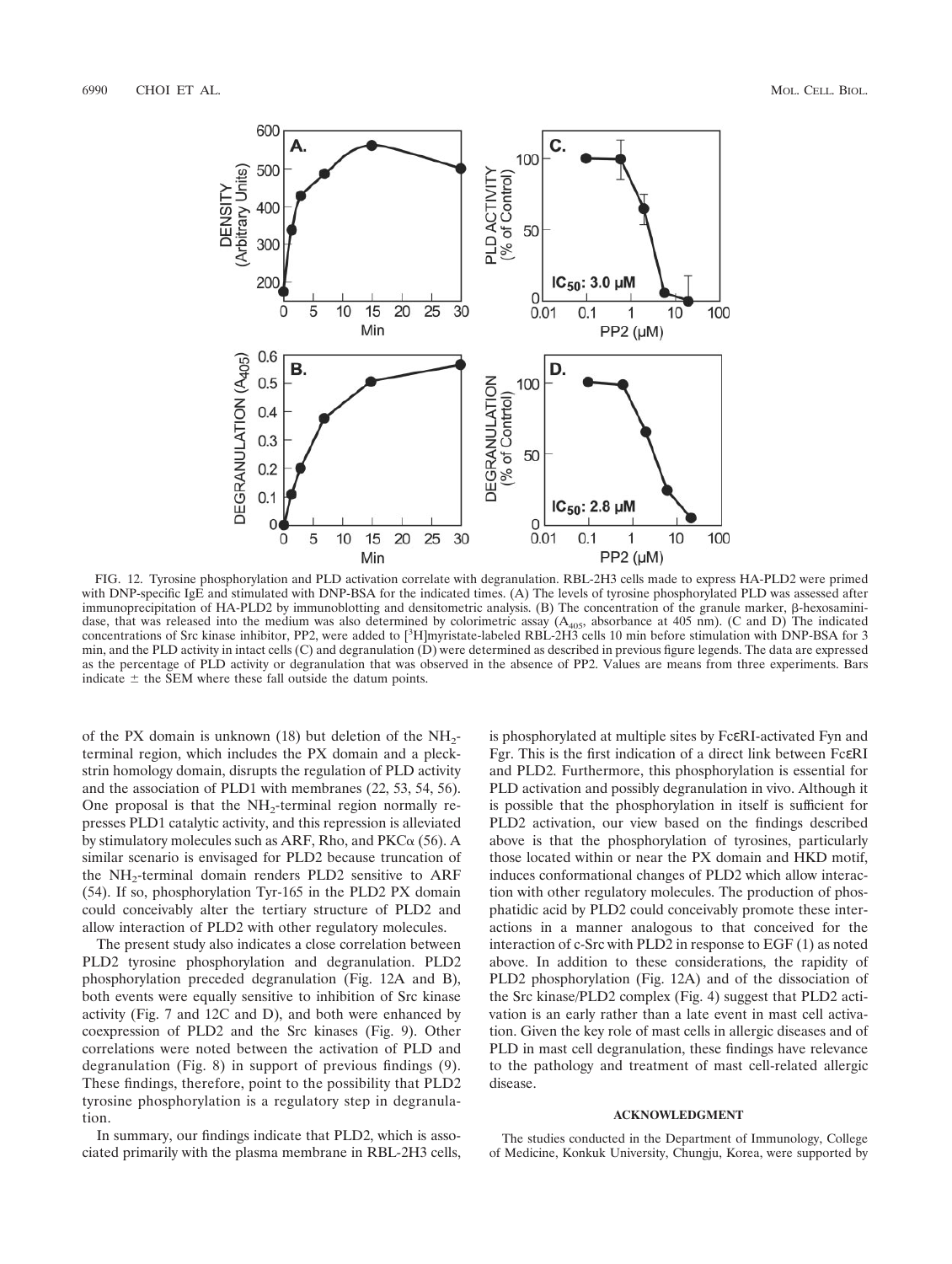the Ministry of Science and Technology through the Bio-Food and Drug Research Center at Konkuk University.

#### **REFERENCES**

- 1. **Ahn, B. H., S. Y. Kim, E. H. Kim, K. S. Choi, T. K. Kwon, Y. H. Lee, J. S. Chang, M. S. Kim, Y. H. Jo, and D. S. Min.** 2003. Transmodulation between phospholipase D and c-Src enhances cell proliferation. Mol. Cell. Biol. **23:**3103–3115.
- 2. **Ali, H., O. H. Choi, P. F. Fraundorfer, K. Yamada, H. M. S. Gonzaga, and M. A. Beaven.** 1996. Sustained activation of phospholipase D via adenosine  $A_3$  receptors is associated with enhancement of antigen- and  $Ca^{2+}$ -ionophore-induced secretion in a rat mast cell line. J. Pharm. Exp. Ther. **276:** 837–845.
- 3. **Ali, H., J. R. Cunha-Melo, W. F. Saul, and M. A. Beaven.** 1990. The activation of phospholipase C via adenosine receptors provides synergistic signals for secretion in antigen stimulated RBL-2H3 cells: evidence for a novel adenosine receptor. J. Biol. Chem. **265:**745–753.
- 4. **Bae, C. D., D. S. Min, I. N. Fleming, and J. H. Exton.** 1998. Determination of interaction sites on the small G protein RhoA for phospholipase D. J. Biol. Chem. **273:**11596–11604.
- 5. **Beaven, M. A., and T. R. Hundley.** 2003. Mast cell related diseases: genetics, signaling pathways, and novel therapies, p. 307–355. *In* T. H. Finkel and J. S. Gutkind (ed.), Signal transduction and human disease. John Wiley & Sons, Inc., Hoboken, N.J.
- 6. **Bourgoin, S., and S. Grinstein.** 1992. Peroxides of vanadate induce activation of phospholipase D in HL-60 cells: role of tyrosine phosphorylation. J. Biol. Chem. **267:**11908–11916.
- 7. **Brown, F. D., N. Thompson, K. M. Saqid, J. M. Clark, D. Powner, N. T. Thompson, R. Solari, and M. J. O. Wakelam.** 1998. Phospholipase D1 localizes to secretory granules and lysosomes and is plasma-membrane translocated on cellular stimulation. Curr. Biol. **8:**835–838.
- 8. **Chahdi, A., W. S. Choi, Y. M. Kim, P. F. Fraundorfer, and M. A. Beaven.** 2002. Serine/threonine kinases synergistically regulate phospholipase D1 and 2 and secretion in RBL-2H3 mast cells. Mol. Immunol. **38:**1269–1276.
- 9. **Choi, W. S., Y. M. Kim, C. Combs, M. A. Frohman, and M. A. Beaven.** 2002. Phospholipase D1 and 2 regulate different phases of exocytosis in mast cells. J. Immunol. **168:**5682–5689.
- 10. **Cissel, D. S., P. F. Fraundorfer, and M. A. Beaven.** 1998. Thapsigargininduced secretion is dependent on activation of a cholera toxin-sensitive and a phosphatidylinositol-3-kinase-regulated phospholipase D in a mast cell line. J. Pharmacol. Exp. Ther. **285:**110–118.
- 11. **Colley, W. C., T. C. Sung, R. Roll, J. Jenco, S. M. Hammond, Y. Altshuller, D. Bar-Sagi, A. J. Morris, and M. A. Frohman.** 1997. Phospholipase D2, a distinct phospholipase D isoform with novel regulatory properties that provokes cytoskeletal reorganization. Curr. Biol. **7:**191–201.
- 12. **Dinh, T. T., and D. A. Kennerly.** 1991. Assessment of receptor-dependent activation of phosphatidylcholine hydrolysis by both phospholipase D and phospholipase C. Cell Regul. **2:**299–309.
- 13. **Du, G., P. Huang, B. T. Liang, and M. A. Frohman.** 2004. Phospholipase D2 localizes to the plasma membrane and regulates angiotensin II receptor endocytosis. Mol. Biol. Cell **15:**1024–1030.
- 14. **El Shazly, A., N. Yamaguchi, K. Masuyama, T. Suda, and T. Ishikawa.** 1999. Novel association of the src family kinases, hck and c-fgr, with CCR3 receptor stimulation: a possible mechanism for eotaxin-induced human eosinophil chemotaxis. Biochem. Biophys. Res. Commun. **264:**163–170.
- 15. **Exton, J. H.** 1997. Phospholipase D: enzymology, mechanisms of regulation, and function. Physiol. Rev. **77:**303–320.
- 16. **Exton, J. H.** 2002. Regulation of phospholipase D. FEBS Lett. **531:**58–61.
- 17. **Faeder, J. R., W. S. Hlavacek, I. Reischl, M. L. Blinov, H. Metzger, A. Redondo, C. Wofsy, and B. Goldstein.** 2003. Investigation of early events in FcεRI-mediated signaling using a detailed mathematical model. J. Immunol. **170:**3769–3781.
- 18. **Frohman, M. A., T. C. Sung, and A. J. Morris.** 1999. Mammalian phospholipase D structure and regulation. Biochim. Biophys. Acta **1439:**175–186.
- 19. **Gresham, H. D., B. M. Dale, J. W. Potter, P. W. Chang, C. M. Vines, C. A. Lowell, C. F. Lagenaur, and C. L. Willman.** 2000. Negative regulation of phagocytosis in murine macrophages by the Src kinase family member, Fgr. J. Exp. Med. **191:**515–528.
- 20. **Gu, H., K. Saito, L. D. Klaman, J. Shen, T. Fleming, Y. Wang, J. C. Pratt, G. Lin, B. Lim, J. P. Kinet, and B. G. Neel.** 2001. Essential role for Gab2 in the allergic response. Nature **412:**186–190.
- 21. **Hammond, S. M., J. M. Jenco, S. Nakashima, K. Cadwallader, Q. M. Gu, S. Cook, Y. Nozawa, G. D. Prestwich, M. A. Frohman, and A. J. Morris.** 1997. Characterization of two alternately spliced forms of phospholipase D1. Activation of the purified enzymes by phosphatidylinositol 4,5-bisphosphate, ADP-ribosylation factor, and Rho family monomeric GTP-binding proteins and protein kinase C-α. J. Biol. Chem. 272:3860-3868.
- 22. **Hodgkin, M. N., M. R. Masson, D. Powner, K. M. Saqib, C. P. Ponting, and M. J. O. Wakelam.** 2000. Phospholipase D regulation and localization is dependent upon a phosphatidylinositol 4,5-bisphosphate-specific PH domain. Curr. Biol. **10:**43–46.
- 23. **Jenkins, G. H., P. L. Fisette, and R. A. Anderson.** 1994. Type I phosphati-

dylinositol 4-phosphate 5-kinase isoforms are specifically stimulated by phosphatidic acid. J. Biol. Chem. **269:**11547–11554.

- 24. **Jiang, H., Z. Lu, J. Q. Luo, A. Wolfman, and D. A. Foster.** 1995. Ras mediates the activation of phospholipase D by v-Src. J. Biol. Chem. **270:** 6006–6009.
- 25. **Jones, D., C. Morgan, and S. Cockcroft.** 1999. Phospholipase D and membrane traffic: potential roles in regulated exocytosis, membrane delivery and vesicle budding. Biochim. Biophys. Acta **1439:**229–244.
- 26. **Kim, Y., J. M. Han, J. B. Park, S. D. Lee, Y. S. Oh, C. Chung, T. G. Lee, J. H. Kim, S. K. Park, J. S. Yoo, P. G. Suh, and S. H. Ryu.** 1999. Phosphorylation and activation of phospholipase D1 by protein kinase C in vivo: determination of multiple phosphorylation sites. Biochemistry **38:**10344–10351.
- 27. **Kumada, T., H. Miyata, and Y. Nozawa.** 1993. Involvement of tyrosine phosphorylation in IgE receptor-mediated phospholipase D activation in rat basophilic leukemia (RBL-2H3) cells. Biochem. Biophys. Res. Commun. **191:**1363–1368.
- 28. **Kumada, T., S. Nakashima, H. Miyata, and Y. Nozawa.** 1994. Potent activation of phospholipase D by phenylarsine oxide in rat basophilic leukemia (RBL-2H3) cells. Biochem. Biophys. Res. Commun. **199:**792–798.
- 29. **Laemmli, U. K.** 1970. Cleavage of structural proteins during the assembly of the head of bacteriophage t4. Nature **227:**680–685.
- 30. **Lin, P., and A. M. Gilfillan.** 1992. The role of calcium and protein kinase C in the IgE-dependent activation of phosphatidylcholine-specific phospholipase D in a rat mast (RBL-2H3) cell line. Eur. J. Biochem. **207:**163–168.
- 31. **Liscovitch, M., M. Czarny, G. Fiucci, and X. Tang.** 2000. Phospholipase D: molecular and cell biology of a novel gene family. Biochem. J. **345:**401–415.
- 32. **Lopez, I., R. S. Arnold, and J. D. Lambeth.** 1998. Cloning and initial characterization of a human phospholipase D (hPLD2): ADP-ribosylation factor regulates hPLD2. J. Biol. Chem. **273:**12846–12852.
- 33. **Marcil, J., D. Harbour, P. H. Naccache, and S. Bourgoin.** 1997. Human phospholipase D1 can be tyrosine phosphorylated in HL-60 granulocytes. J. Biol. Chem. **272:**20660–20664.
- 34. **Massenburg, D., J. S. Han, M. Liyanage, W. A. Patton, S. G. Rhee, J. Moss, and M. Vaughan.** 1994. Activation of rat brain phospholipase D by ADPribosylation factors 1, 5, and 6: separation of ADP-ribosylation factor-dependent and oleate-dependent enzymes. Proc. Natl. Acad. Sci. USA **91:** 11718–11722.
- 35. **Min, D. S., N. J. Cho, S. H. Yoon, Y. H. Lee, S. J. Hahn, K. H. Lee, M. S. Kim, and Y. H. Jo.** 2000. Phospholipase C, protein kinase C,  $Ca^{2+}/cal$ calmodulindependent protein kinase II, and tyrosine phosphorylation are involved in carbachol-induced phospholipase D activation in Chinese hamster ovary cells expressing muscarinic acetylcholine receptor of *Caenorhabditis elegans*. J. Neurochem. **75:**274–281.
- 36. **Min, D. S., E. G. Kim, and J. H. Exton.** 1998. Involvement of tyrosine phosphorylation and protein kinase C in the activation of phospholipase D by H2O2 in Swiss 3T3 fibroblasts. J. Biol. Chem. **273:**29986–29994.
- 37. **Min, D. S., S. K. Park, and J. H. Exton.** 1998. Characterization of a rat brain phospholipase D isozyme. J. Biol. Chem. **273:**7044–7051.
- 38. **Mocsai, A., E. Ligeti, C. A. Lowell, and G. Berton.** 1999. Adhesion-dependent degranulation of neutrophils requires the Src family kinases Fgr and Hck. J. Immunol. **162:**1120–1126.
- 39. **Morris, A. J., M. A. Frohman, and J. Engebrecht.** 1997. Measurement of phospholipase D activity. Anal. Biochem. **252:**1–9.
- 40. **O'Luanaigh, N., R. Pardo, A. Fensome, V. Allen-Baume, D. Jones, M. R. Holt, and S. Cockcroft.** 2002. Continual production of phosphatidic acid by phospholipase D is essential for antigen-stimulated membrane ruffling in cultured mast cells. Mol. Biol. Cell **13:**3730–3746.
- 41. **Ozawa, K., Z. Szallasi, M. G. Kazanietz, P. M. Blumberg, H. Mischak, J. F.** Mushinski, and M. A. Beaven. 1993. Ca<sup>2+</sup>-Dependent and Ca<sup>2+</sup>-independent isozymes of protein kinase C mediate exocytosis in antigen-stimulated rat basophilic RBL-2H3 cells: reconstitution of secretory responses with  $Ca^{2+}$  and purified isozymes in washed permeabilized cells. J. Biol. Chem. **268:**1749–1756.
- 42. **Parinandi, N. L., S. Roy, S. Shi, R. J. Cummings, A. J. Morris, J. G. N. Garcia, and V. Natarajan.** 2001. Role of Src kinase in diperoxovanadatemediated activation of phospholipase D in endothelial cells. Arch. Biochem. Biophys. **396:**231–242.
- 43. **Park, S. K., J. J. Provost, C. D. Bae, W. T. Ho, and J. H. Exton.** 1997. Cloning and characterization of phospholipase D from rat brain. J. Biol. Chem. **272:**29263–29271.
- 44. **Parmentier, J. H., M. M. Muthalif, A. E. Saeed, and K. U. Malik.** 2001. Phospholipase D activation by norepinephrine is mediated by 12(*S*)-, 15(*S*)-, and 20-hydroxyeicosatetraenoic acids generated by stimulation of cytosolic phospholipase A2: tyrosine phosphorylation of phospholipase D2 in response to norepinephrine. J. Biol. Chem. **276:**15704–15711.
- 45. **Parravinci, V., M. Gadina, M. Kovarova, S. Odom, C. Gonzalez-Espinosa, Y. Furumoto, S. Saitoh, L. E. Samelson, J. J. O'Shea, and J. Rivera.** 2002. Fyn kinase initiates complementary signals required for IgE-dependent mast cell degranulation. Nat. Immunol. **3:**741–748.
- 46. **Rivera, J.** 2002. Molecular adapters in FcεRI signaling and the allergic response. Curr. Opin. Immunol. **14:**688–693.
- 47. **Saitoh, S., R. Arudchandran, T. S. Manetz, W. Zhang, C. L. Sommers, P. E.**